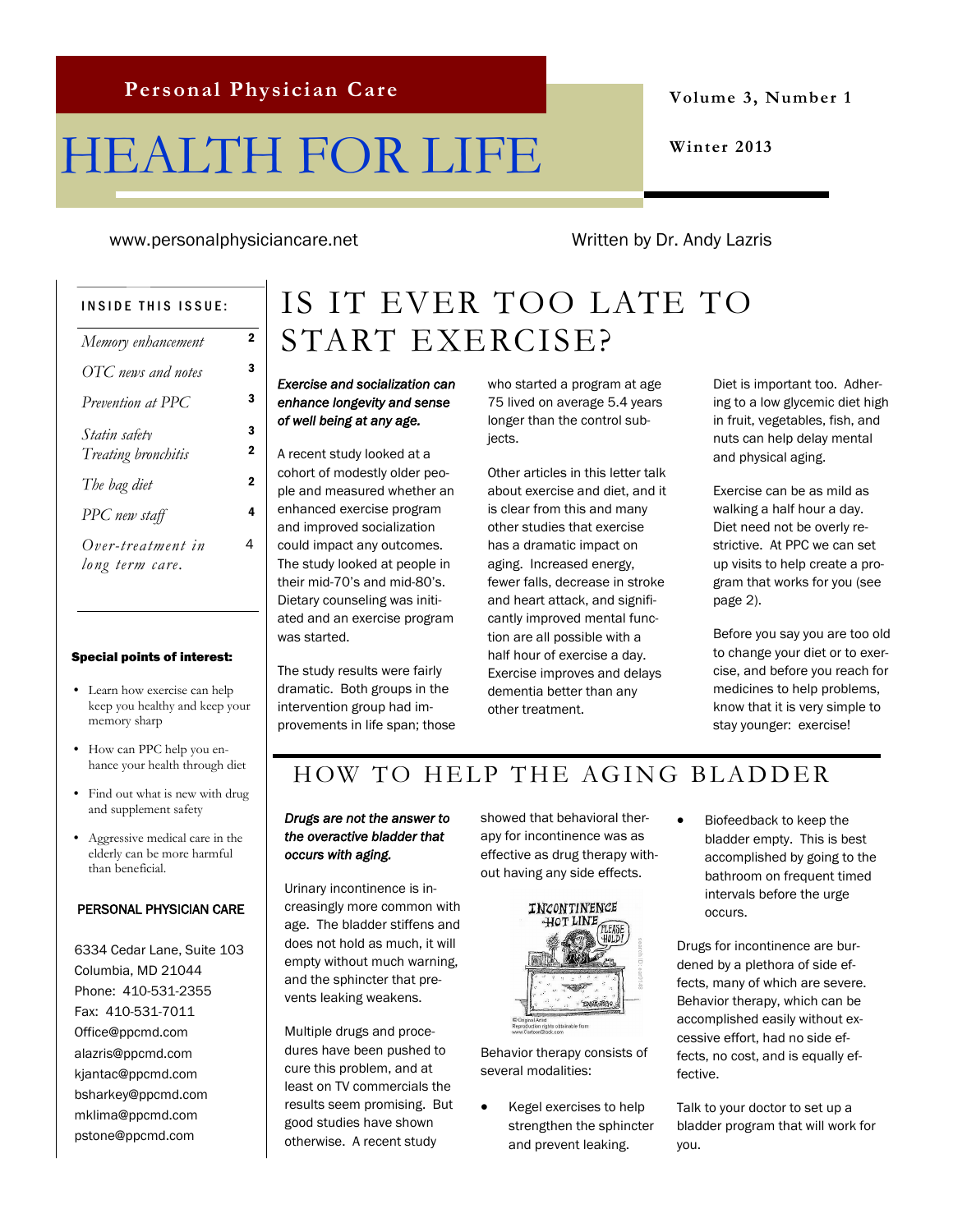

*Get access to your medical records at home! Sign up for the PPC patient portal. Ask our front desk staff.*

*As you age, the hospital is the one place not to be!*

## PROVEN METHODS TO ENHANCE BRAIN FUNCTION WITH AGE

With both normal brain decline and dementia, enhancing memory and mental sharpness is very important with aging. Many medicines and supplements purport to improve memory, especially in those with dementia. The most common medicines such as Aricept have been minimally effective in recent studies, and a plethora of supplements touted as memory enhancers have never been shown to help.

The most consistent stimulator of brain function is exercise. Physical exercise, usually a half hour a day, improves memory and thinking over the long term, probably

function of brain blood vessels. People with Alzheimers dementia who exercise have a slower mental decline and improved functional capacity than those more sedentary.

by enhancing the endothelial

Certain food can also improve brain endothelial function,



and recent studies have shown them to be effective enhancers of brain capacity. These include fish oil, olive oil, nuts (especially walnuts),

### NUTRITION: THE BAG DIET

As doctors we often tell our patients to lose weight, but we either push a diet too complicated to follow or too vague to mean anything. The bag diet is a simpler way to achieve our dietary goals.

The bag diet is a simple approach that relies on two ideas:

- Total calories need to be restricted, and this is best achieved with fewer snacks and smaller portions.
- The best diet is low glycemic and high in fruits/ vegetables/nuts.

In the diet people can have a regular breakfast and dinner, but all other foods eaten during

and dark chocolate. In fact, a recent study showed that older adults with memory decline who consumed cocoa in any form daily had improved mental capacity. Low glycemic foods (see previous newsletter) and a Mediterranean diet, combined with exercise, will help the brain age successfully.

Beware of drugs and novel supplements that are touted to keep the brain healthy. The studies simply do not support their claims. Stick instead with an easy, cheap, and common sense approach. Diet and exercise work every time.

the day must fit in a paper bag. Those foods should be low glycemic, and high in proteins and fruits.

Together we determine how much should go in the bag, the best meals and snacks, and how to cheat when you must. Set up an appointment with us so we can design a custom bag diet for you.



As we move through flu season, many people ask the best way to treat their colds, sinusitis, and bronchitis. They feel miserable, and are looking for some relief.

A recent study of people with sinusitis, both bacterial and viral, found that antibiotics did not help symptoms or time to recovery. In fact, if

anything, antibiotics caused more side effects and harm.

INFECTION: SINUSITIS & BRONCHITIS

This study echoes similar findings that show that bronchitis and sinusitis are not helped with antibiotics. Also, antibiotics do not impact viral infections at all. You likely have a virus if you ache, have a runny nose, and have a

cough that is either dry or has clear mucus.

Then what does help? Fluids, pain medicines such as Tylenol, antihistamines, and rest are the most effective treatments. Some people have found zinc and vitamin C effective, but studies do not support this. And nothing beats a big bowl of chicken soup.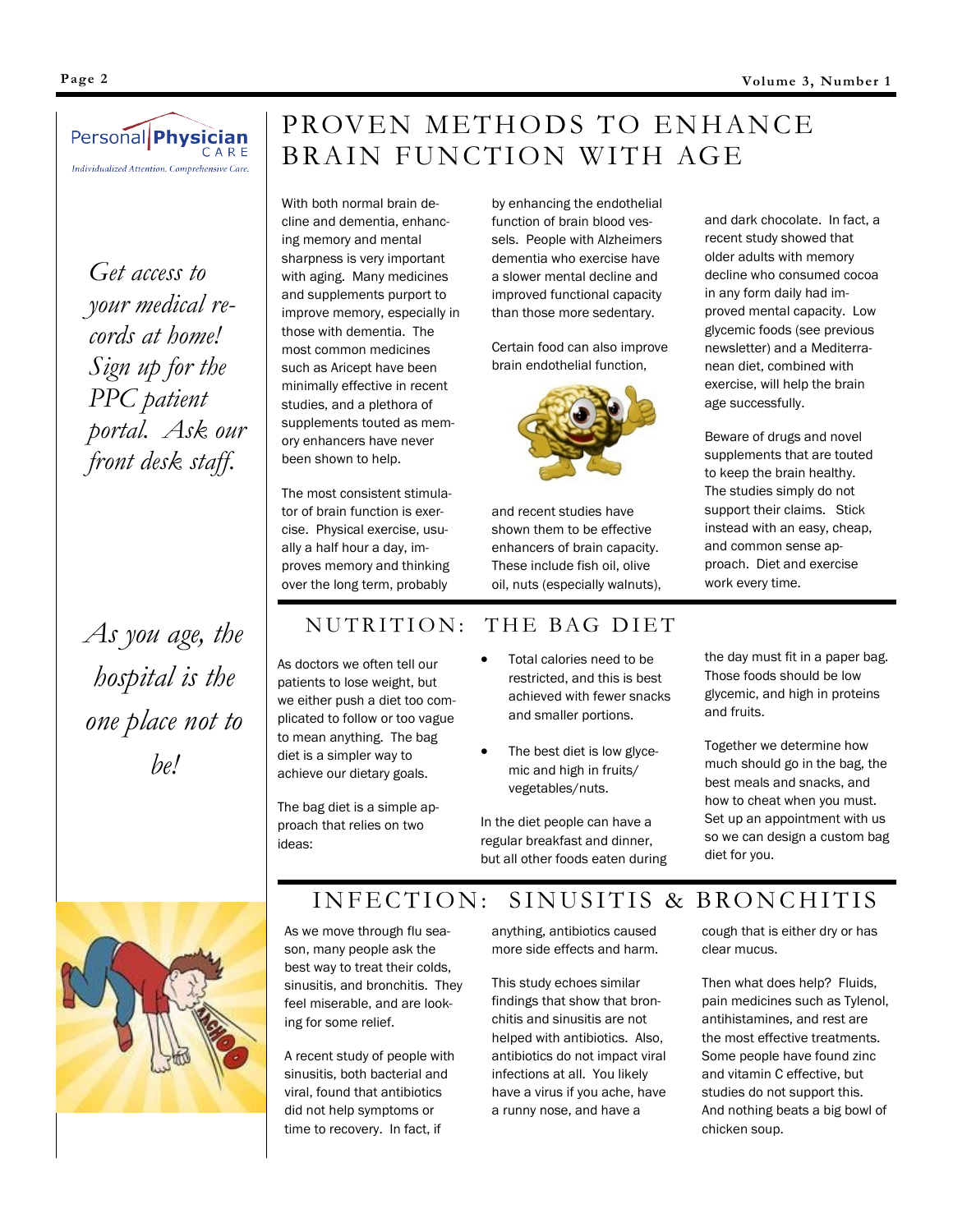### NEWS AND NOTES IN THE WORLD OF OVER THE COUNTER MEDICINES

VITAMIN D: We already know that vitamin D can improve bone health, reduce fractures, and decrease fall risk. But new studies show that it may do even more. Two studies show that vitamin D deficiency can lead to heart attacks, and that D supplementation reduces that risk. Vitamin D has also been shown to reduce the risk of colon cancer. The most recent D study showed that pre-diabetics on D supplementation are less likely to develop diabetes. Is D the wonder drug? Probably not, but it certainly has useful properties. Although as with all good things, we know that too much D is actually harmful, so use with caution!

ASPIRIN: Although aspirin helps prevent strokes and heart attacks in those who are at high risk, a 2012 study showed that daily aspirin did not reduce the risk of death in the general population. Other studies have shown reduction in heart attacks and certain cancers, but there is also an increased risk of bleeding, and thus the death rate is not improved for most people. Aspirin is not for everyone; ask your doctor if it is for you.

FISH OIL: Following the typical roller coaster of supplements, fish oil, recently touted as the great heart attack preventer, has been shown by two review studies to be inef-

fective in preventing serious heart attacks and death. But the jury is still out. Certainly fish is very healthy, more than just for its oil, so the best bet is to eat fish.

RESVERATROL: Like walnuts and chocolate, resveratrol, the active ingredient in red wine, seems to help blood vessel function and may decrease heart disease.

CURCUMIN: This Indian spice has been shown in a recent study to decrease the incidence of diabetes. Cinnamon may have similar properties. Many spices seems to help with medical issues, including ginger and hot pepper.

### HEALTH PROMOTION VISITS AT PPC.

In this issue we talk a lot about diet, exercise, continence, and health prevention. At PPC you can set up specific appointments to discuss an array of health prevention issues. We can have one time visits or ongoing counseling. Such programs include:

- DIET COUNSELING: We will design a bag diet, or diet specific to your medical conditions.
- EXERCISE: We will set up a custom program for you
- BLADDER TRAINING: Learn behavior training
- SMOKING CESSATION
- BONE HEALTH: We will talk about how to prevent bone loss
- HEALTH SCREENING: What is right for you?

Feel free to set up an appointment for any of these or other important issues.

#### Personal Physician CARE Individualized Attention. Comprehensive Care.

*Visit the PPC Library to find books, newsletters and DVD's Borrow from our two DVD collections, Medical Myths and Medical Diseases. Just ask at the front* 

*desk.*

### DRUG CORNER: ARE STATINS SAFE?

Statins such as Lipitor are a type of cholesterol medicine that have been shown in many studies to reduce the incidence of heart attacks and strokes in people who are at high risk. But many people also believe that statins can be dangerous, and their use is controversial.

A recent study followed statin users long term and found no serious safety concerns. Even the concern about liver function issues has faded, and doctors do not routinely check labs in people who use statins. While many people feel that statins can cause memory loss, that too has not held up in randomized studies.

A 2012 study disproved one concern about statins, that it increases the chance of cancer. In fact, statin users had a 31% decline in cancer. And statins help people even if their cholesterol is not very high.

Statins are not for everyone and only have been shown to help people at high risk. Also, they do have side effects, most commonly muscle pain. But for those who would benefit from using a statin, safety should not be a reason to say no.